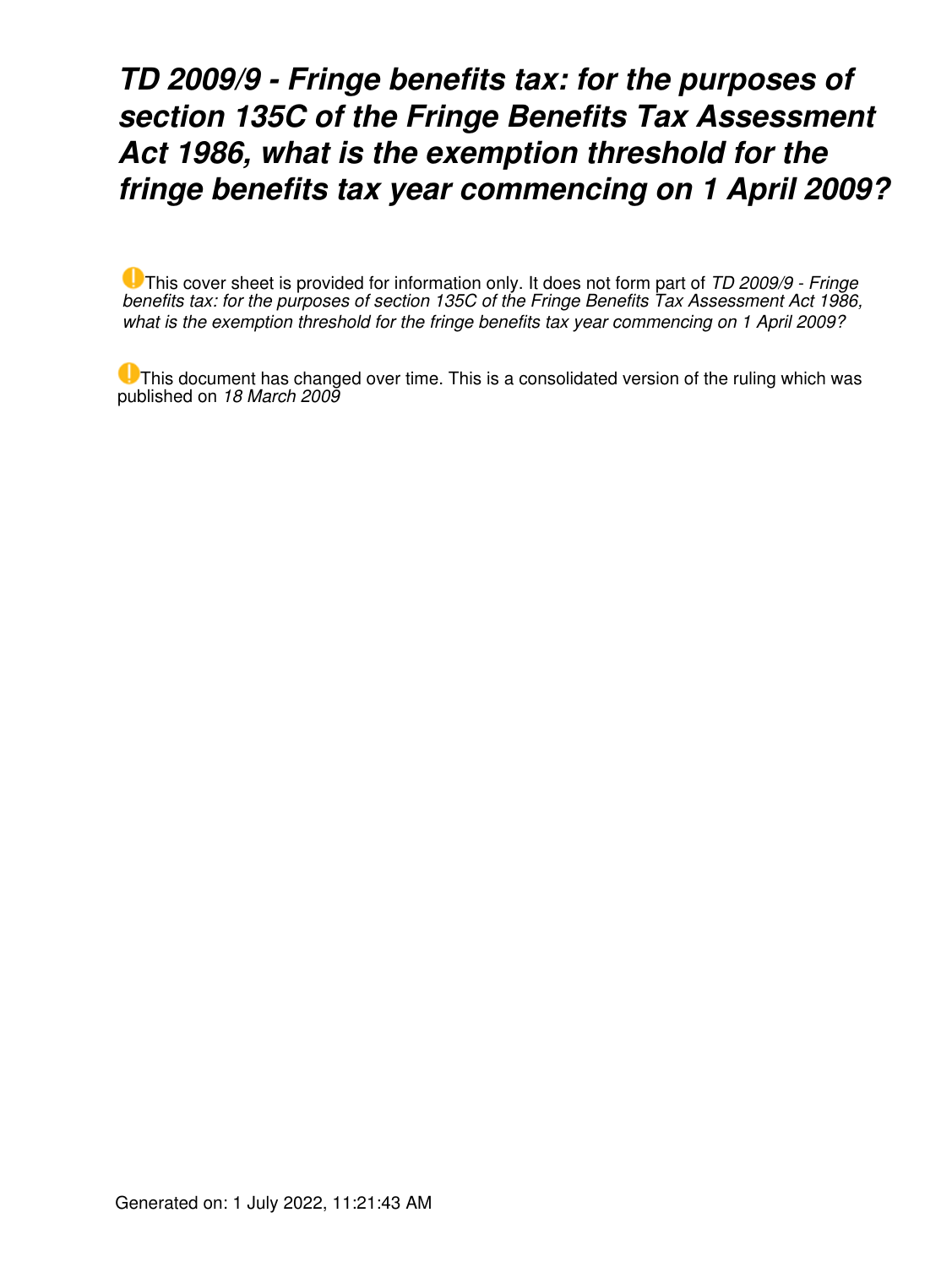

**Australian Government** 

**Australian Taxation Office** 

Taxation Determination **TD 2009/9**

Page status: **legally binding** Page 1 of 3

# Taxation Determination

Fringe benefits tax: for the purposes of section 135C of the *Fringe Benefits Tax Assessment Act 1986*, what is the exemption threshold for the fringe benefits tax year commencing on 1 April 2009?

#### $\bullet$ **This publication provides you with the following level of protection:**

This publication (excluding appendixes) is a public ruling for the purposes of the *Taxation Administration Act 1953*.

A public ruling is an expression of the Commissioner's opinion about the way in which a relevant provision applies, or would apply, to entities generally or to a class of entities in relation to a particular scheme or a class of schemes.

If you rely on this ruling, the Commissioner must apply the law to you in the way set out in the ruling (unless the Commissioner is satisfied that the ruling is incorrect and disadvantages you, in which case the law may be applied to you in a way that is more favourable for you – provided the Commissioner is not prevented from doing so by a time limit imposed by the law). You will be protected from having to pay any underpaid tax, penalty or interest in respect of the matters covered by this ruling if it turns out that it does not correctly state how the relevant provision applies to you.

### **Ruling**

1. The exemption threshold for the fringe benefits tax (FBT) year commencing 1 April 2009 is \$7,063. This replaces the amount of \$6,766 that applied in the previous year commencing 1 April 2008.

### **Date of effect**

2. This Determination applies to the FBT year commencing 1 April 2009.

**Commissioner of Taxation** 18 March 2009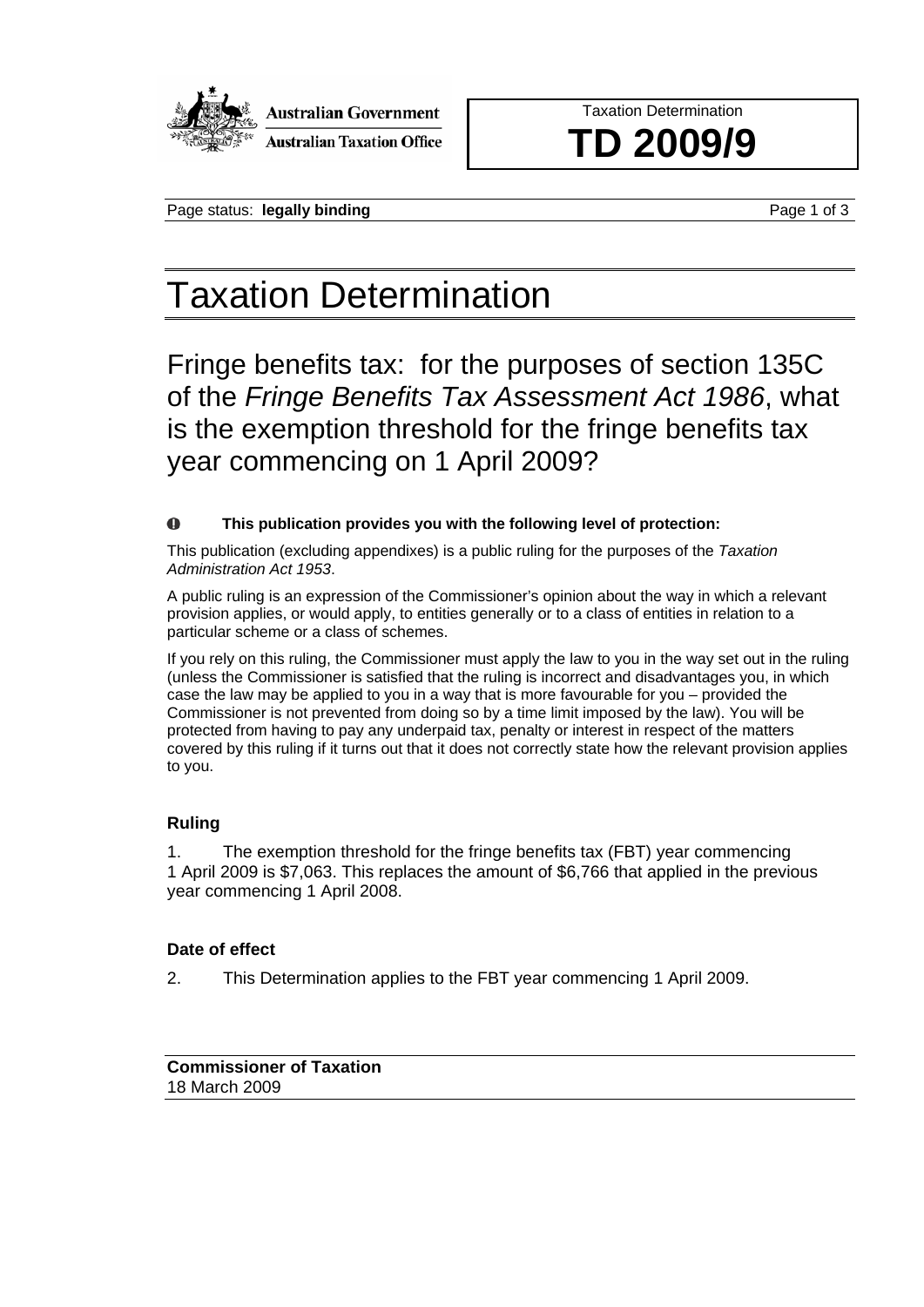**TD 2009/9** 

## **Appendix 1 – Explanation**

*This Appendix is provided as information to help you understand how the*   $\bf{O}$ *Commissioner's view has been reached. It does not form part of the binding public ruling.* 

#### **Explanation**

3. Two conditions must be satisfied for the record keeping exemption arrangements to apply to an employer for an FBT year:

- (i) a base year needs to be established; and
- (ii) during the FBT year immediately before the current year the employer has not received a notice from the Commissioner requiring the employer to resume record keeping.

4. Section 135C of the *Fringe Benefits Tax Assessment Act 1986* sets out a number of conditions that must be met before an FBT year is a base year of an employer. One of the conditions is that the employer's aggregate fringe benefits amount in the base year does not exceed the exemption threshold.

5. The exemption threshold set in this Determination has been ascertained by applying an indexation factor of 1.044 (reflecting the movement in the All Groups Consumer Price Index for the eight capital cities for the year ending 31 December 2008) to the previous year's threshold.